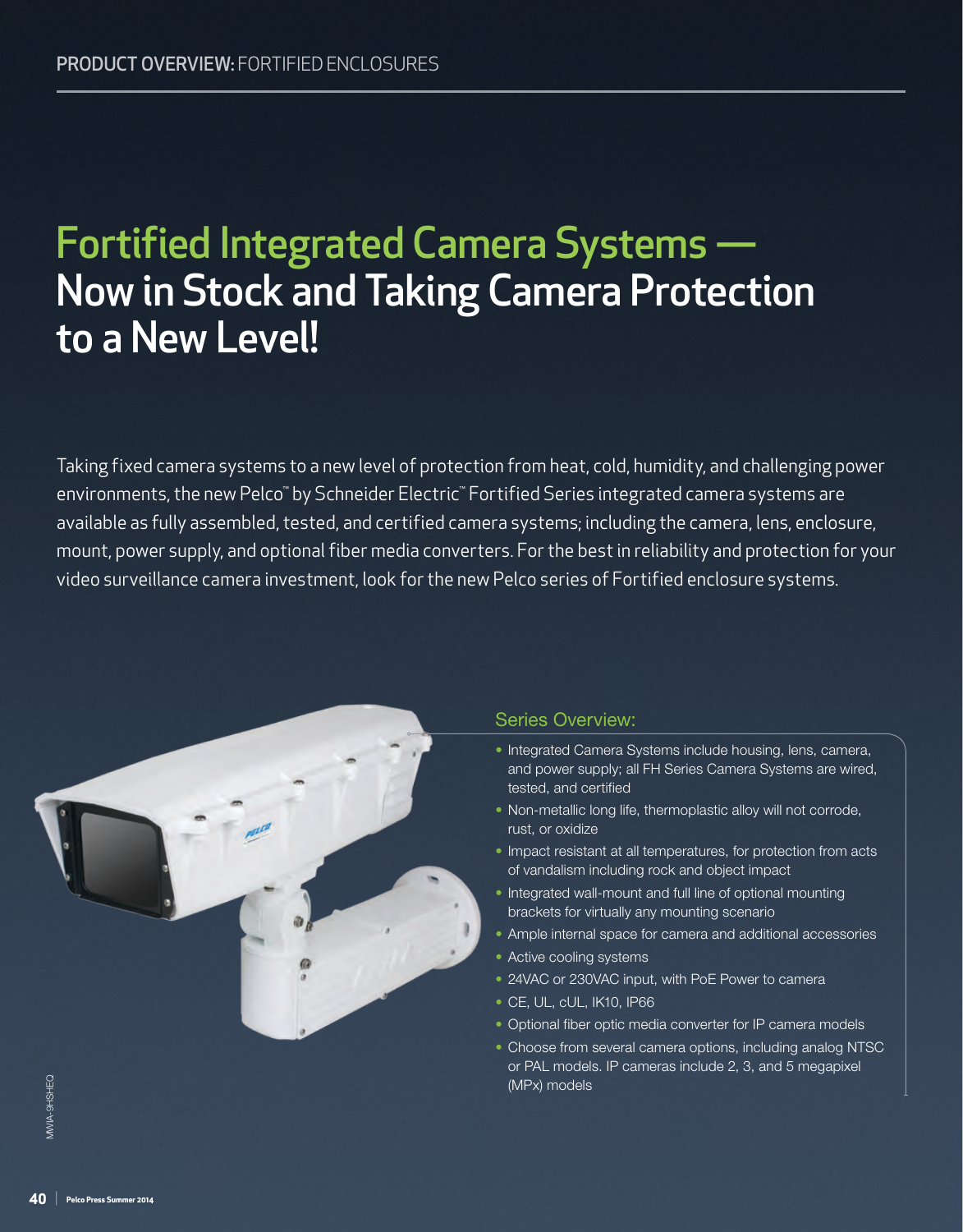

# FH-H Series High-Temperature Systems

By making use of a unique new thermoplastic alloy, Fortified technology reduces thermal loading by removing internal heat from the enclosure when temperatures exceed 149°F (65°C). All high-temperature-equipped products are thermally stable and 100 percent isolated from external environments that carry dust, salts, moisture, and insects. The active on-board air conditioning system of the FH-HI/FH-HC Series Fortified Camera System protects the camera and other system-related electronics from heat buildup on sensitive components. The FH-HI/FH-HC Series is IP66 rated with active cooling technology and is dust- and water-tight.

- Temperature range from 14° to 158°F (–10° to 70°C)
- Active cooling system
- Excessive-temperature warning



# FH-L Series Low-Temperature Systems

The low-temperature series heated interior system protects sensitive cameras from damaging cold temperatures, while reducing and eliminating obtrusive external ice build-up in climates down to -104°F (-40°C). Unlike traditional "heat patch" enclosures that often fog or ice over at extreme low temperatures, our defrosting circuitry keeps the front window free of elements that would obstruct the camera's view. The on-board heater of the FH-LI/FH-LC Series Fortified Camera System protects the camera, system-related electronics, and the camera's most sensitive components in the coldest environments. The FH-LI/FH-LC Series is IP66 rated with robust heating technology and is dust- and water-tight.

- Temperature range from –76° to 113°F (–60° to 45°C)
- Thermal protective element
- IK10 mechanical impact resistance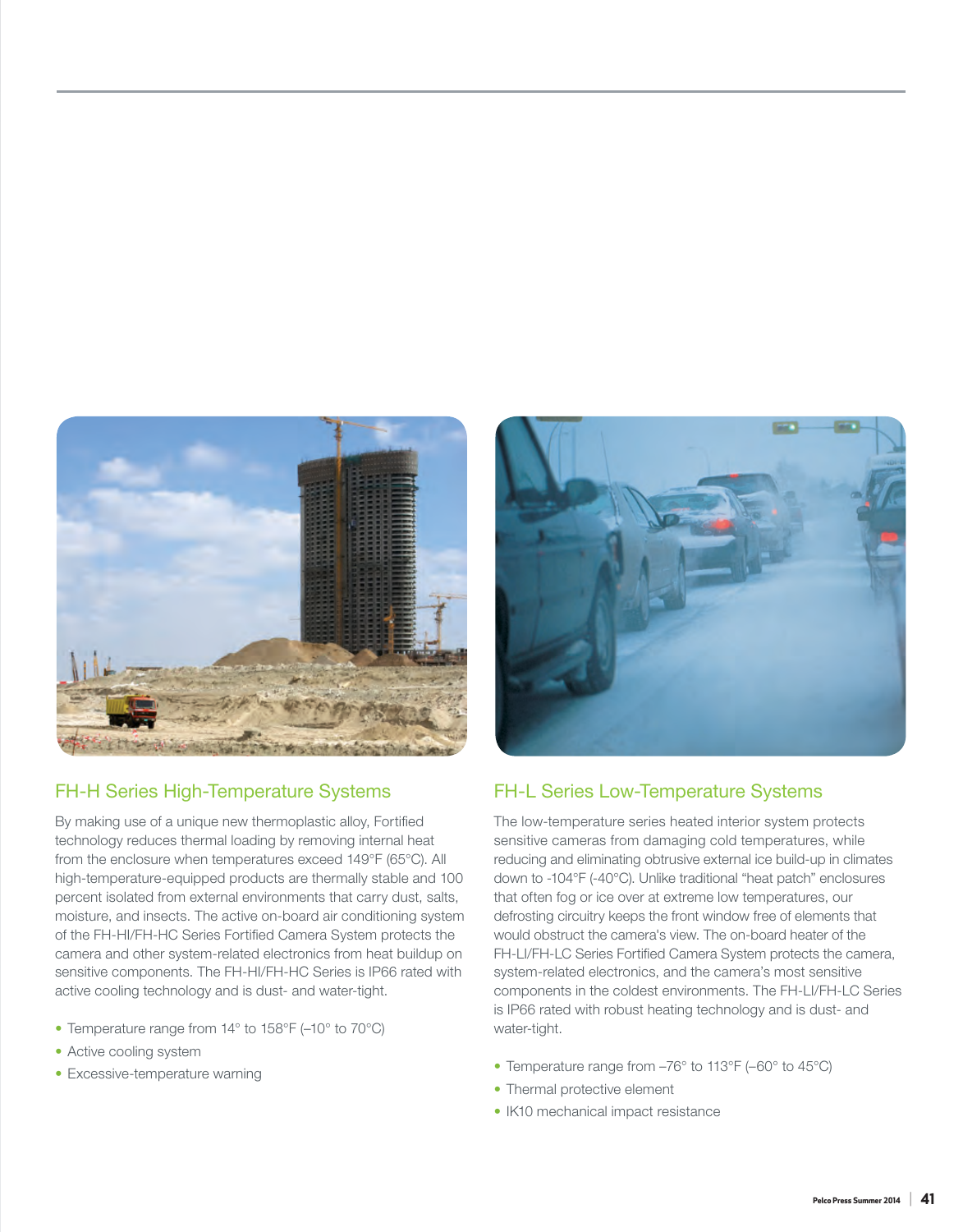

# FH-M Series Humid-Environment Systems

This camera system option reduces external lens fogging and ensures that the camera's view is not compromised when humidity and temperatures increase. The system uses a twin highflow internal blower system to prevent internal heat buildup and to keep internal components within ideal operational temperature and humidity range. The active on-board dehumidifier of the FH-MI/FH-MC Series Fortified Camera System protects the camera and other system-related electronics by removing moisture buildup from sensitive components. The FH-MI/FH-MC Series is IP66 rated with an active dehumidifier, and is dust- and water-tight.

- Temperature range from –4° to 113°F (–20° to 45°C)
- Active dehumidifier
- Input power 24VAC



### FH-S Series 12VDC Power Optimized Enclosures

The FH-S 12VDC-powered series is engineered to protect cameras and lenses installed within normal environmental conditions, when powered by a 12VDC electric system. Most camera systems are not optimized for solar power, and cause an extreme load on the system. The Fortified Series of 12VDCcompatible systems optimize the camera system for solar powering. The FH-SI/FH-SC Series Fortified Camera System is designed with a unique power supply to power the camera and other system-related electronics using a low-voltage input. The FH-SI/FH-SC Series is IP66 rated with a specialized power supply and is dust- and water-tight.

- Temperature range from -4° to 113°F (–20° to 45°C)
- Heating and cooling system
- Input power 12VDC